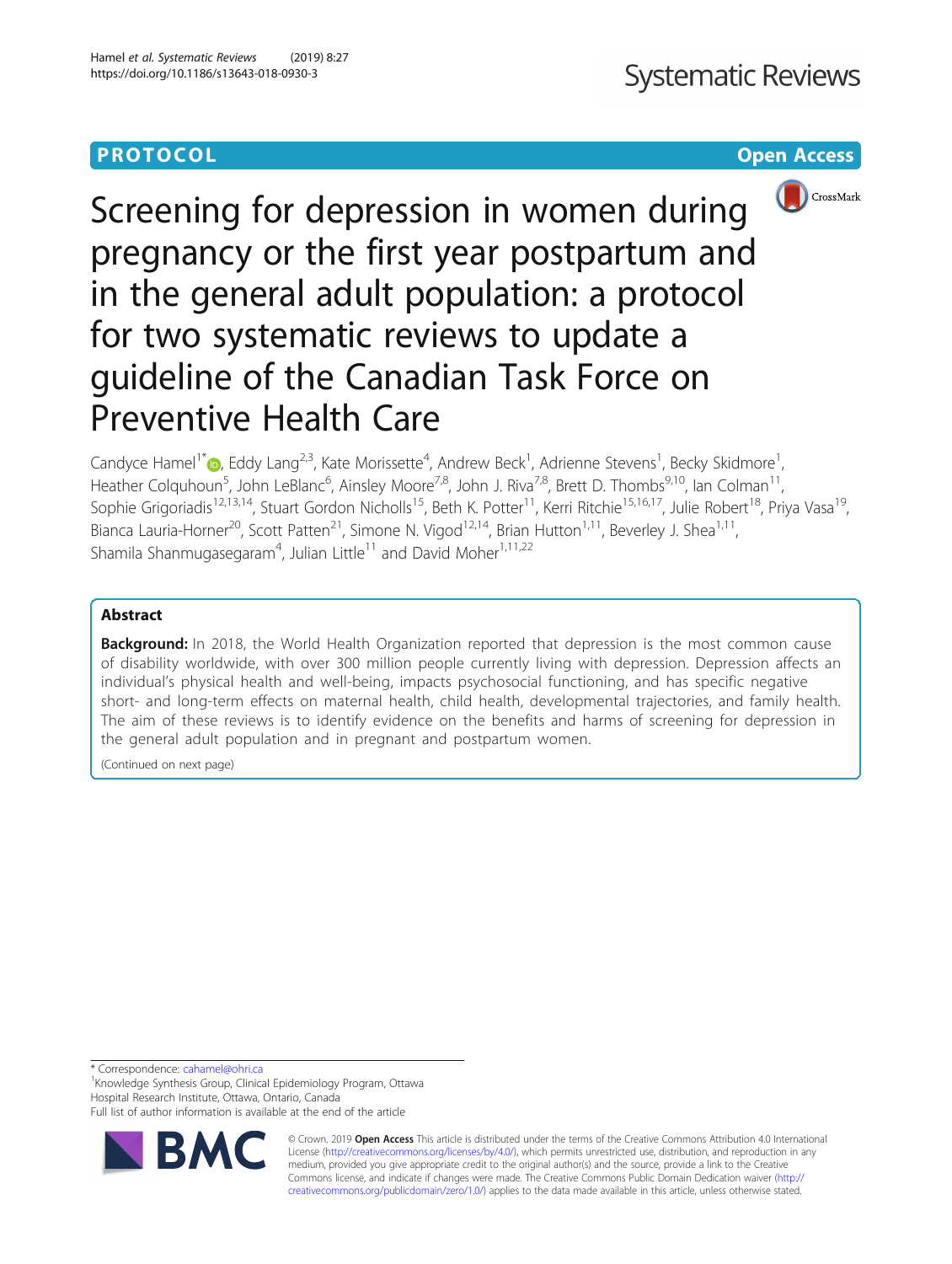# (Continued from previous page)

Methods: Search strategies were developed and tested through an iterative process by an experienced medical information specialist in consultation with the review team. We will search MEDLINE, Embase, PsycINFO, CINAHL, and the Cochrane Library, and a randomized controlled trial filter will be used. The general adult review will be an update of a systematic review previously used by the Canadian Task Force on Preventive Health Care for their 2013 guideline recommendation. The search strategy will be updated and will start from the last search date of the previous review (May 2012). The pregnant and postpartum review will be a de novo review with no date restriction. For both reviews, we will search for unpublished documents following the CADTH Grey Matters checklist and relevant websites. Titles and abstracts will be screened using the liberal accelerated method. Two reviewers will independently screen full-text articles for relevance using pre-specified eligibility criteria and assess the risk of bias of included studies using the Cochrane Risk of Bias tool. Outcomes of interest for the general adult population review include symptoms of depression or diagnosis of major depressive disorder, health-related quality of life, day-today functionality, lost time at work/school, impact on lifestyle behaviour, suicidality, false-positive result, labelling/ stigma, overdiagnosis or overtreatment, and harms of treatment. Outcomes of interest for the pregnant and postpartum review include mental health outcomes (e.g. diagnosis of major depressive disorder), parenting outcomes (e.g. motherchild interactions), and infant outcomes (e.g. infant health and development).

Discussion: These two systematic reviews will offer informative evaluations of depression screening. The findings will be used by the Task Force to help develop guideline recommendations on depression screening in the general adult population and in pregnant and postpartum women in Canada.

Systematic review registration: PROSPERO (CRD42018099689, CRD42018099690)

Keywords: Depression, Screening, Systematic review, Adults, Pregnancy, Postpartum

## Introduction

Depression is a mood disorder characterized by states of sadness and feelings of worthlessness or emptiness and accompanied by physical symptoms such as decreased activity, poor appetite, and poor sleep serious enough to impair functioning in social, occupational, educational, or other situations [\[1](#page-11-0)]. The current definition of a major depressive episode (MDE) is based on one of two classifications  $[2]$  $[2]$ : DSM-5  $[3]$  $[3]$  and ICD-10  $[4]$  $[4]$ . The DSM-5 includes additional criteria to define major depressive disorder (MDD) (see Additional file [1\)](#page-10-0). The DSM-5 allows for a specifier for depressive episodes that have their onset in pregnancy or within 4 weeks postpartum, collectively termed major depressive episodes, with peripartum onset. Of note, a woman can still meet criteria for depression in pregnancy or postpartum even if the onset did not occur within the "peripartum onset" time frame. In clinical practice and research, depression occurring up to 1 year postpartum is generally considered "postpartum depression" [[5\]](#page-11-0).

# General adult population Prevalence

Depression is the most common cause of disability worldwide, with over 300 million people now living with depression, an increase of more than 18% between 2005 and 2015 [[6\]](#page-11-0). Estimates of prevalence for depression vary by characteristics such as age and sex. For example, women are more likely to suffer from major depressive disorders than men [\[7,](#page-11-0) [8](#page-11-0)]. Many studies

report depression rates based on results from self-reported screening questionnaires, rather than validated diagnostic interviews, but this is known to exaggerate rates substantially and to blur distinctions between low- and high-prevalence groups [[9\]](#page-11-0). The 2012 Canadian Community Health Survey-Mental Health used the diagnostic interview technique among 25,113 individuals and reported annual prevalence for major depressive disorder (MDD) of 3.9% (95% CI 3.5–4.2%) and lifetime prevalence of 9.9% (95% CI 9.3–10.5%) [[10\]](#page-11-0). It also reported an annual and lifetime prevalence of MDE among Canadians at 4.7% and 11.3%, respectively [[10](#page-11-0)]. Another 2012 Canadian national health survey reported the highest rate of a MDE was among 15– 24-year-olds, with 7% having had depression in the past year, compared to 5% in people aged 25–64 years, and 2% in those 65 years and older [[11\]](#page-11-0).

## Risk factors

There are several risk factors that have been associated with depression in adults. Socio-demographic risk factors include sex, age, marital status, low socioeconomic status, and low education level  $[8, 12-14]$  $[8, 12-14]$  $[8, 12-14]$  $[8, 12-14]$  $[8, 12-14]$ . In Canada, the largest difference between sexes is in the 15–24 age range, with the difference diminishing and nearly disappearing at more advanced ages [\[15\]](#page-11-0). Additionally, married and never-married individuals experience less depression than those who are separated, divorced, and widowed [[8](#page-11-0)]. Other factors such as trauma early in life (e.g. neglect or sexual abuse), chronic disease (e.g. cancer, cardiovascular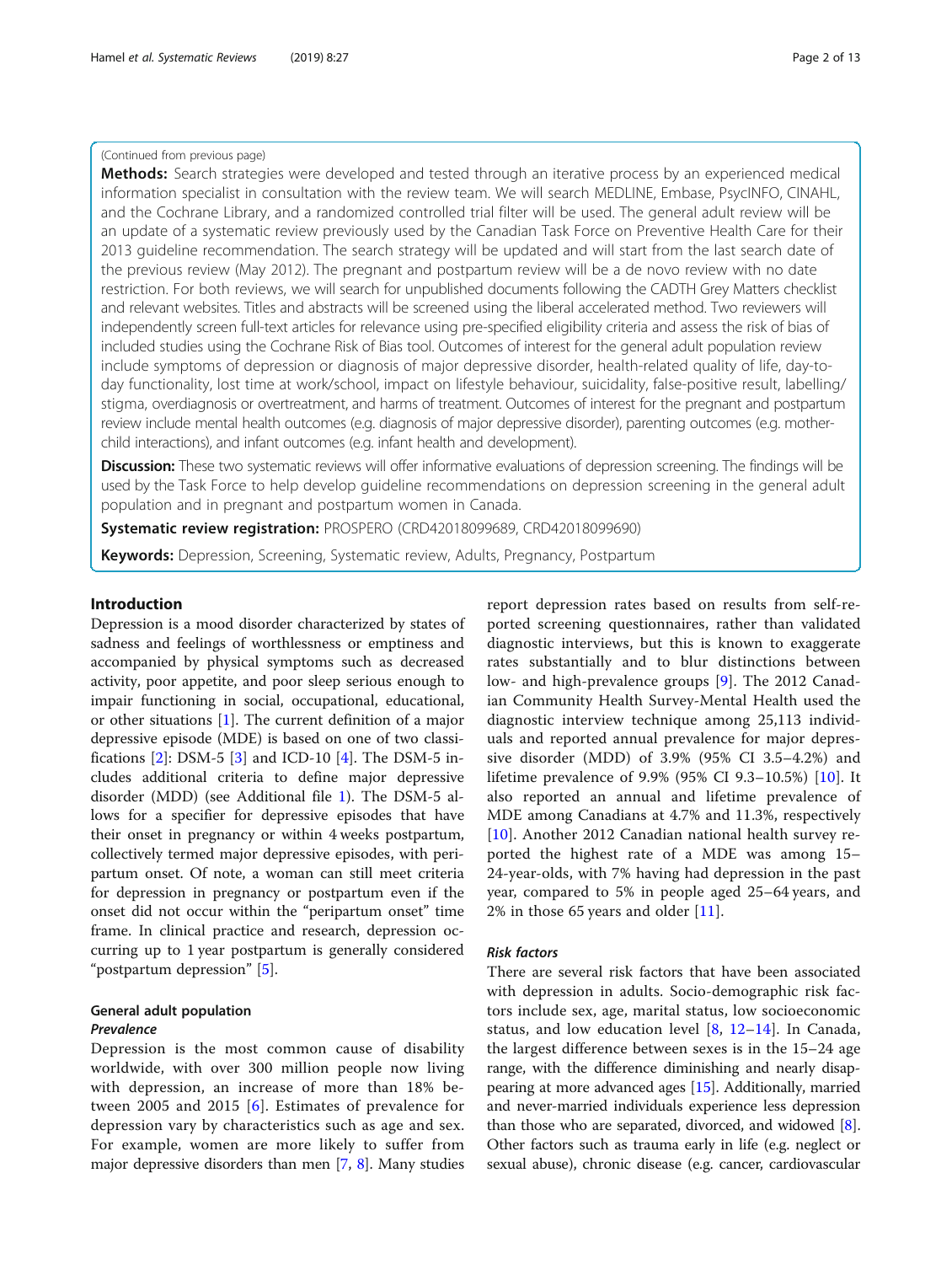disease), previous history of depression, and a family history of depression have also been linked to depression [\[8](#page-11-0), [16](#page-11-0), [17](#page-11-0)].

# Consequence of depression

Depression affects a person's physical health and wellbeing and impacts psychosocial functioning (e.g. personal relationships, employment). A review by Evans et al.  $[18]$  $[18]$  conclude that there may be a bidirectional link between depression and disease, as depression might be an etiologic factor for new disease (e.g. stroke) and also might affect the course of existing chronic diseases such as diabetes mellitus. Depression can affect work performance through absenteeism and presenteeism (decreased work productivity while at work), which is a large cost to employers in terms of productivity [[2\]](#page-11-0). In addition, many depressed individuals are unable to enter the workforce. On a population level, it also has a large societal impact through increased health service utilization, decreased work productivity, increased burden on family members, and increased resource costs related to disability [[19\]](#page-11-0). In the 2003 Canadian Community Health Survey, the total economic burden of mental illness (including health service utilization, long- and short-term work loss, and health-related quality of life) was said to be \$51 billion dollars [\[19\]](#page-11-0). More recently, direct healthcare costs associated with MDD were determined using a population-based cohort study in Ontario, Canada. The age- and sex-adjusted annual per-capita cost among those with MDD was higher than the comparison group (those without MDD or psychological distress) [\$3914 (95%CI \$2943–4888) vs \$3206 (95%CI \$2820– 3591)], and the population-wide excess cost for those with MDD was \$256 million (prices converted to CDN \$ from reported USD) [\[20\]](#page-11-0).

Although effective interventions to reduce the effects of depression exist, individuals need to be identified to benefit from these interventions. The Mental Health Commission of Canada reports that almost half of those who feel they have suffered from depression or anxiety have not seen a doctor about this problem [\[21](#page-11-0)]. In addition, among those who have been diagnosed accurately, many do not receive minimally adequate treatment [\[21](#page-11-0), [22\]](#page-11-0).

# Current recommendations

In 2013, the Canadian Task Force on Preventive Health Care (CTFPHC) recommended to not routinely screen for depression (this was based on very-low-quality evidence; see Additional file [2](#page-10-0)). There is disagreement in recommendations between Canada, the USA, and the UK. Neither the CTFPHC nor the United Kingdom National Screening Committee (UKNSC) recommended screening, whereas the US Preventive Services Task Force (USPFTF) recommended screening based on prioritization of linked evidence of effective follow-up and treatment of screen-identified individuals. Additional file [2](#page-10-0) provides additional on how the USPSTF recommendation differs from Canada and the UK, followed by some speculation as to why [[23\]](#page-11-0).

# Pregnant and postpartum population Prevalence

Although estimates of the prevalence of major depression should be based on validated diagnostic interviews, many studies report depression rates based on results from self-reported symptom questionnaires and other non-valid methods [[9](#page-11-0)]. An Agency for Healthcare Research and Quality SR reported that the period prevalence of major depression during pregnancy (conception to birth) was 12.7% (95%CI 7.1–20.4%) [[24\]](#page-11-0). However, this is based on one primary study. The period prevalence from birth to 3 months postpartum was 7.1% (4.1– 11.7%) [\[24](#page-11-0)]. A recent US study in which women were interviewed, and diagnosis made using the DSM-IV criteria, found the 12-month period prevalence of MDD to be 8.4% among women who were currently pregnant or had been pregnant in the past 12 months, 9.3% among postpartum women, and 8.1% among non-pregnant women [[25\]](#page-11-0). It should be noted that the prevalence for postpartum women could include time in which they were pregnant, as it covers the previous 12 months.

#### Risk factors

There are many risk factors for depression during pregnancy, including younger age, a history of depression, exposure to domestic violence, increased life stressors, a lack of social support, unintended pregnancy, lower income, lower education, smoking, single status, and poor relationship quality [[26](#page-11-0), [27\]](#page-11-0). Prior depression is the greatest risk factor for postpartum depression. Nevertheless, for women who experience postpartum depression, it is a first episode among 40% [[28](#page-11-0)]. Other postpartum risk factors include untreated depression or anxiety during pregnancy, experiencing a stressful life event during pregnancy, having a traumatic birth experience, preterm birth or infant admission to neonatal intensive care, low levels of social or partner support, experiencing domestic violence, low socioeconomic status, obstetric complications, low birth weight, and breastfeeding problems [\[27\]](#page-11-0).

## Consequence of pregnancy and/or postpartum depression

While the prevalence of depression in women during pregnancy and the first year postpartum may be similar to that for other women  $[24]$  $[24]$ , depression has specific negative short- and long-term effects on maternal health, child health and development, and on the overall health of families [[29](#page-11-0)]. Depression during pregnancy is associated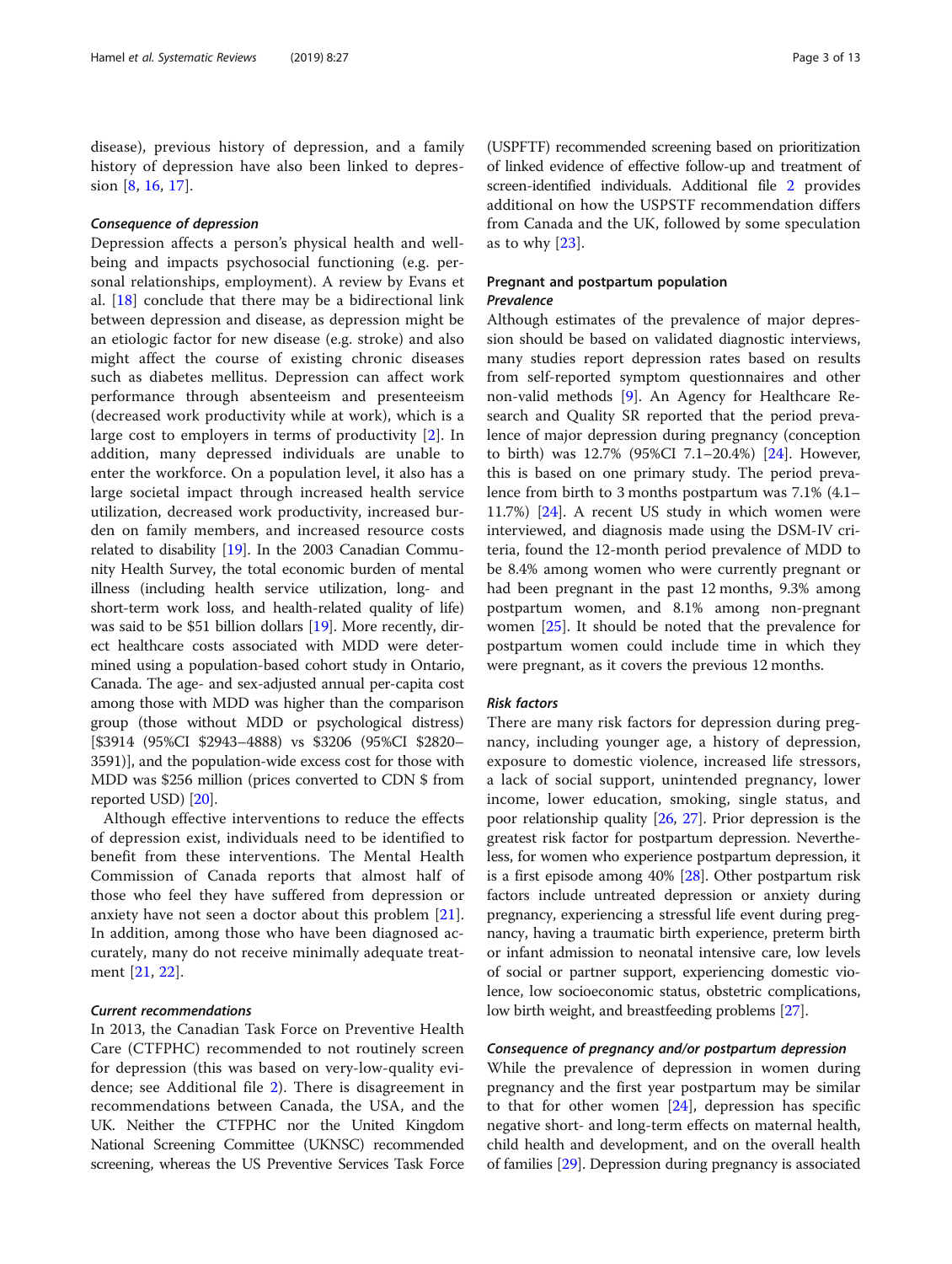with unhealthy behaviours including poor self-care, poor nutrition, increased use of tobacco and alcohol, lower prenatal care seeking, and poorer maternal-fetal bonding [[30](#page-11-0), [31\]](#page-11-0). Postpartum depression may lead to difficulties with infant care, a decrease in breastfeeding initiation, and poor-quality mother-child interactions including mutual touching, smiling, and vocalizations, and compromised mother-child bonding [\[30](#page-11-0), [32,](#page-11-0) [33\]](#page-11-0). Negative outcomes for infants in mothers with prenatal and postpartum depression may also include preterm delivery, lower birth weight, cognitive, emotional, social, neural functioning or developmental delay [[34](#page-12-0)–[37](#page-12-0)].

Almost half of Canadians with depression have not seen a primary care provider about their depression [\[38](#page-12-0)]; for depression in pregnancy and postpartum, the number may be even higher [[35\]](#page-12-0). Screening for depression, if effective, would allow for treatment among women who would not otherwise be identified and possibly lessen the negative impacts to the mother, fetus/infant, and family. Several treatment options exist, including psychosocial strategies (e.g. peer support, non-directive counselling and self-care such as exercise), psycho-logical therapies, and antidepressant medications [\[36](#page-12-0), [37\]](#page-12-0). The last poses the additional challenge of considering the safety of exposure to psychotropic medications to the baby in utero and through breast milk [[39](#page-12-0)].

#### Current practice and recommendations

Across Canada, there is a lack of consensus on how and when prenatal and postpartum depression screening should occur with different provinces and territories having different approaches. Additional file [2](#page-10-0) provides examples on how the provinces of Ontario, British Columbia, Alberta, Nova Scotia, and the territory of Nunavut screen women during pregnancy and postpartum. There is discordance in recommendations between Canada, the USA, and the UK. Neither the CTFPHC or UKNSC recommended screening in contrast to the USPFTF recommendation for screening on results that combined screening with treatment. Additional file [2](#page-10-0) provides additional details on why the USPSTF recommendation may differ from Canada and the UK [\[23\]](#page-11-0).

## Definition of a controlled trial of screening intervention

The intent of a screening programme for depression would be to identify symptomatic disease that would not otherwise be identified or reported (i.e., by spontaneous patient self-report or clinical inquiry). Current approaches for depression screening are based on the use of questionnaires (e.g. Edinburgh Postnatal Depression Scale (EPDS), Patient Health Questionnaire (PHQ-9), Beck Depression Inventory) to identify people who may have undetected depression. If effective, screening for

depression could reduce the health burden in those who otherwise would not be identified [\[23\]](#page-11-0).

The following three eligibility criteria have been used when considering depression screening trials [\[40](#page-12-0)]: (i) the patient population must be clearly defined and participants randomized prior to administering the screening test; (ii) patients who are known to have a current episode of depression or are already being treated for depression close to the time of eligibility assessment are excluded, as screening is intended to identify undetected cases and those who are known to have depression would not be screened in actual clinical practice; and (iii) similar depression management and treatment resources must be provided to patients in the screening arm of the trial and patients in the non-screening arm of the trial who are identified as depressed via other methods (e.g. unaided clinician diagnosis, patient report).

## **Objective**

The CTFPHC is undertaking a systematic evaluation of the evidence to inform its guideline recommendations for depression screening during pregnancy and up to 1 year postpartum in primary health care settings in Canada and to provide an updated recommendation for the general adult population. This protocol outlines the methodological process for performing these two systematic reviews (SR) of the evidence on the benefits and harms of screening for depression. This protocol updates the 2013 McMaster Evidence Review and Synthesis Centre (ERSC) SR previously used by the CTFPHC [\[41](#page-12-0)] for their guideline recommendation on depression screening in adults [\[42](#page-12-0)], where the pregnant and postpartum population was considered as a subgroup of the general adult population. The scope of the forthcoming guideline has been revised to more formally consider women during pregnancy and postpartum. The analytic framework depicts the structure used to address the key questions for evaluating the benefits and harms of depression screening (see Figs. [1](#page-4-0) and [2\)](#page-4-0). We will use the following key questions to guide the SRs.

#### General adult population

Key question 1 What are the benefits and harms of screening versus no screening for depression in the general adult population in primary care or other non-mental health clinic settings?

Key question 1a What are the benefits and harms of screening versus no screening for depression in the general adult population in primary care or other nonmental health clinic settings for patients targeted because they have characteristics that may suggest an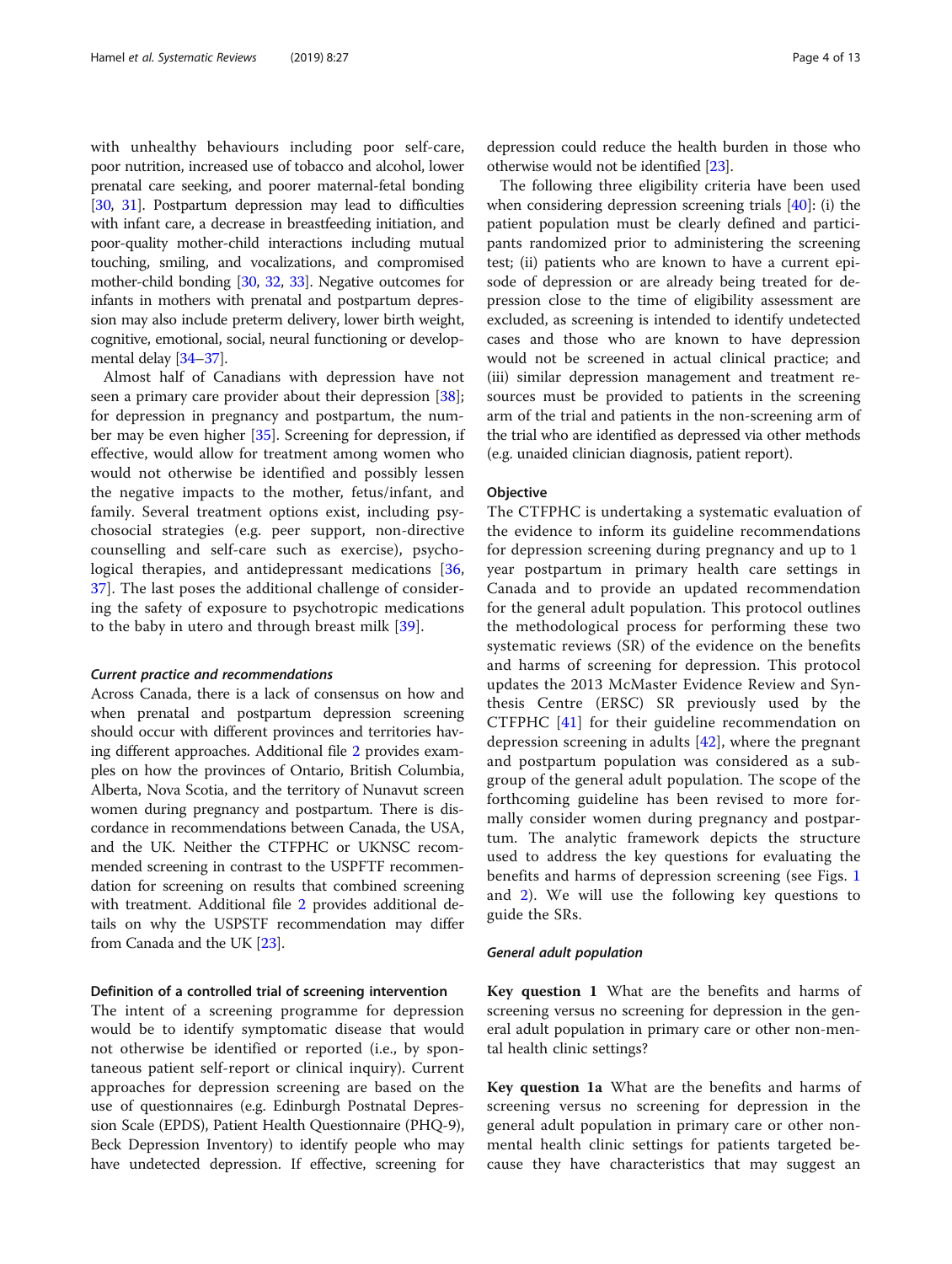<span id="page-4-0"></span>

elevated risk of depression? (characteristics as defined in primary studies, not including exclusion criteria).

# Pregnant and postpartum population

Key question 1 What are the benefits and harms of screening versus no screening for depression during pregnancy and up to 1 year postpartum in primary care or other non-mental health clinic settings?

Key question 1a What are the benefits and harms of screening versus no screening for depression during pregnancy and up to 1 year postpartum in primary care or other non-mental health clinic settings for patients targeted because they have characteristics that may suggest an elevated risk of depression? (characteristics as defined in primary studies, not including exclusion criteria (e.g. previous depression in pregnancy or postpartum)).

This systematic review is being conducted to inform a guideline on screening for depression. We will conduct a separate systematic review on additional key questions about patient values and preferences should the working group decide it is needed to inform the guideline. For

each population, after reviewing the evidence from KQ1 and KQ1a, if the working group believes that SR information on patient values and preferences would potentially change recommendations beyond what is learned about values and preferences identified from focus groups conducted by the Knowledge Translation Team of St. Michaels Hospital in Toronto, Ontario [[43](#page-12-0)], supporting the development of recommendations for this guideline, then we will move forward with this additional review(s). The potential key questions are:

Key question 2 How do patients value outcomes that may occur from screening for depression in the general adult population and how do these values influence decisions about being screened?

Key question 2a How do patients with characteristics that may suggest an elevated risk of depression value outcomes that may occur from screening for depression in the general adult population and how do these values influence decisions about being screened? (characteristics as defined in primary studies, not including exclusion criteria).

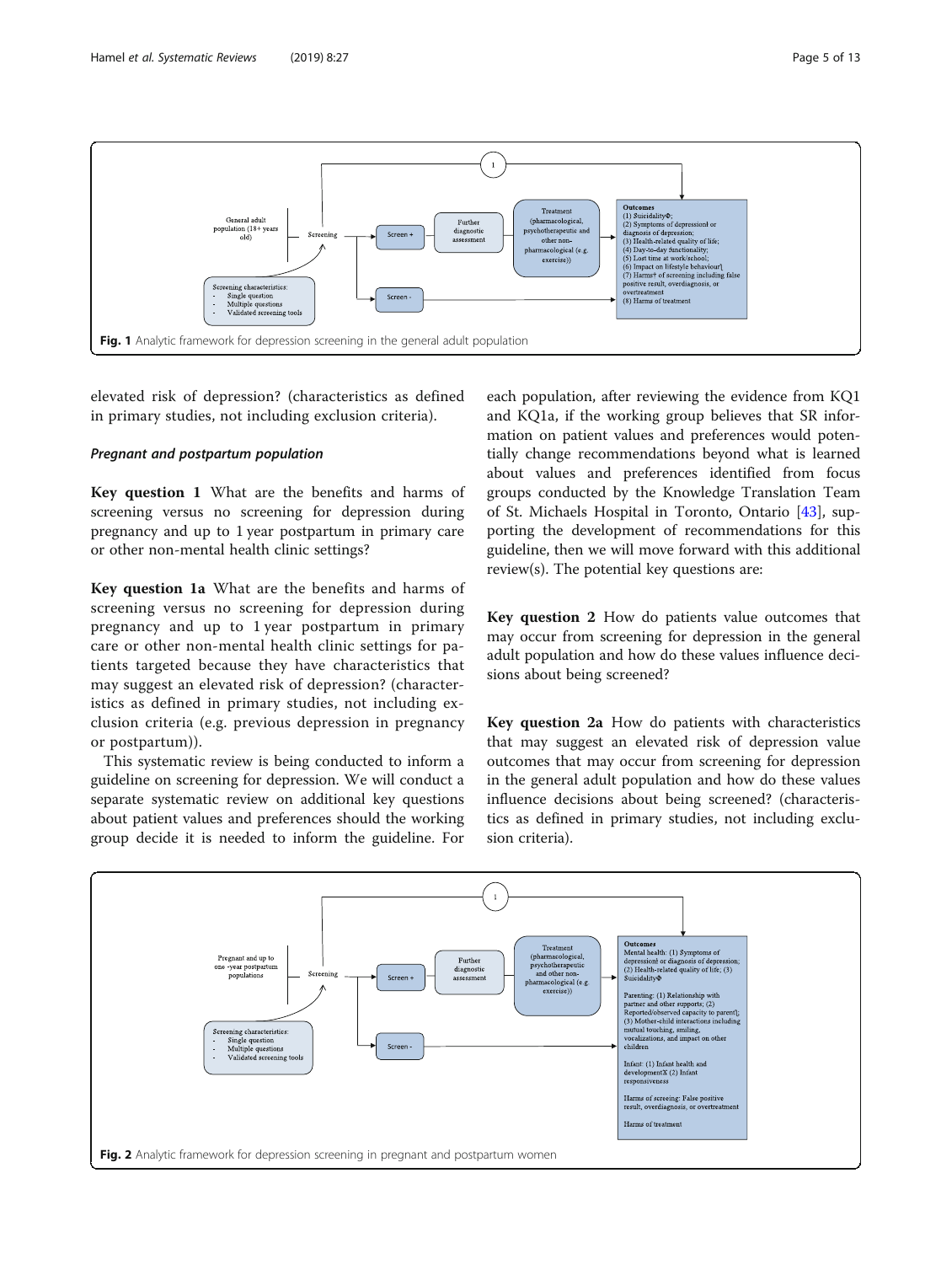The same key questions on patient values and preferences may be addressed in the pregnant and postpartum population. The decision to proceed or not proceed in one population does not determine whether patient values and preferences will be undertaken for the other population. If we do pursue a SR on KQ2 and KQ2a, a separate protocol will be developed at that time. This would include topic refinement and all relevant Population, Intervention, Comparator, Outcome (PICO) criteria and methods.

# Methods

These SRs will be developed, conducted, and prepared according to the CTFPHC Procedure Manual [\[44\]](#page-12-0). The manual is a living document and if any changes to the current methods occur, they will be reported in the full review. A Depression Working Group of CTFPHC members was formed for the development of the topic, refinement of the key questions and scope, and rating of outcomes considered most important for creating a recommendation; this working group also sought input from external clinical and content experts. For more information on the selection of working group members and clinical experts, please refer to the CTFPHC Procedure Manual [\(https://](https://canadiantaskforce.ca/methods/) [canadiantaskforce.ca/methods/](https://canadiantaskforce.ca/methods/)). We have invited patients to partner with the team to gain from their perspectives and learn from their knowledge regarding the prioritization of the outcomes. The general adult review is an update of a SR [\[41\]](#page-12-0) previously used by the CTFPHC for their 2013 guideline recommendation on depression screening in adults [[42](#page-12-0)]. Phrasing of the key questions and the eligibility criteria (i.e., PICOS) were also reviewed, re-evaluated, and modified where required (e.g. outcomes). The Depression Working Group has developed the list of outcomes that were rated according to the GRADE methodology [\[45](#page-12-0)]. Through consensus, outcomes rated as critical for decision-making (rated 7 to 9 out of 9) and important (rated 4 to 6 out of 9) are included. In addition, these outcomes were rated by patients as well as other outcomes deemed important to patients identified through the patient engagement activities conducted by the Knowledge Translation Program at St. Michael's Hospital in Toronto, Ontario. Patients rated all patient-important outcomes as critical (7 to 9 out of 9) or important (4 to 6 out of 9) for decision-making. The list of outcomes was finalized after the input from patients.

This SR protocol was prepared in accordance with the PRISMA-P guidelines [\[46](#page-12-0)] (see Additional file [3](#page-10-0)) and registered with the International Prospective Registry of Systematic Reviews (PROSPERO) database (for the pregnancy and postpartum women - CRD42018099689; for the general adult population - CRD42018099690). The reviews will be reported according to the PRISMA statement [[47\]](#page-12-0) and will include a PRISMA flow

diagram. We will also use the conduct reported in a Measurement Tool to Assess the Methodological Quality of Systematic Reviews (AMSTAR 2) [\[48\]](#page-12-0) tool for additional quality control. Any amendments made to this protocol when conducting the reviews will be outlined in the related review's manuscript.

## Eligibility criteria

Studies for each review will be selected according to the inclusion and exclusion criteria in Tables [1](#page-6-0) and [2](#page-7-0).

# Data sources and search for studies

Search strategies for each population have been developed using a resource librarian and tested through an iterative process by an experienced medical information specialist in consultation with the review team. Using the OVID platform, we will search Ovid MEDLINE®, Ovid MEDLINE® Epub Ahead of Print, In-Process & Other Non-Indexed Citations, Embase Classic + Embase, PsycINFO, and CINAHL. We will also search the Cochrane Library on Wiley. When possible, animalonly and opinion pieces will be removed from the results. There will be no language restriction in either search. A randomized controlled trial (RCT) filter based on the Cochrane Highly Sensitive Search Strategy, sensitivity- and precision-maximizing version (2008 revision), will be used. Vocabulary and syntax will be adjusted across databases. The final searches have been peer-reviewed using the PRESS 2015 guideline [\[49\]](#page-12-0).

# General adult review

The general adult review will update the SR used by the CTFPHC for their previous guideline recommendation [[41,](#page-12-0) [42\]](#page-12-0). A comprehensive search strategy was developed using the previous SR search strategy as guidance. The search will start from the last search date of the previous review (May 2012). Strategies will utilize a combination of controlled vocabulary (e.g. "Depressive Disorder", "Mass Screening", "Adult") and keywords (e.g. "depression", "screening", "adults") (see Additional file [4](#page-10-0) for the OVID multifile search).

#### Pregnant and postpartum review

There will be no date restriction in the search. Strategies use a combination of controlled vocabulary (e.g. "Depressive Disorder", "Mass Screening", "Pregnancy Complications") and keywords (e.g. "depression", "screening", "pregnancy") (see Additional file [5](#page-10-0) for the OVID multifile search).

For both SRs, we will search the grey literature for unpublished documents (e.g. reports, theses, governmental publications) following the Canadian Agency for Drugs and Technologies in Health (CADTH) Grey Matters checklist. The CADTH checklist includes national and international health technology assessment agencies,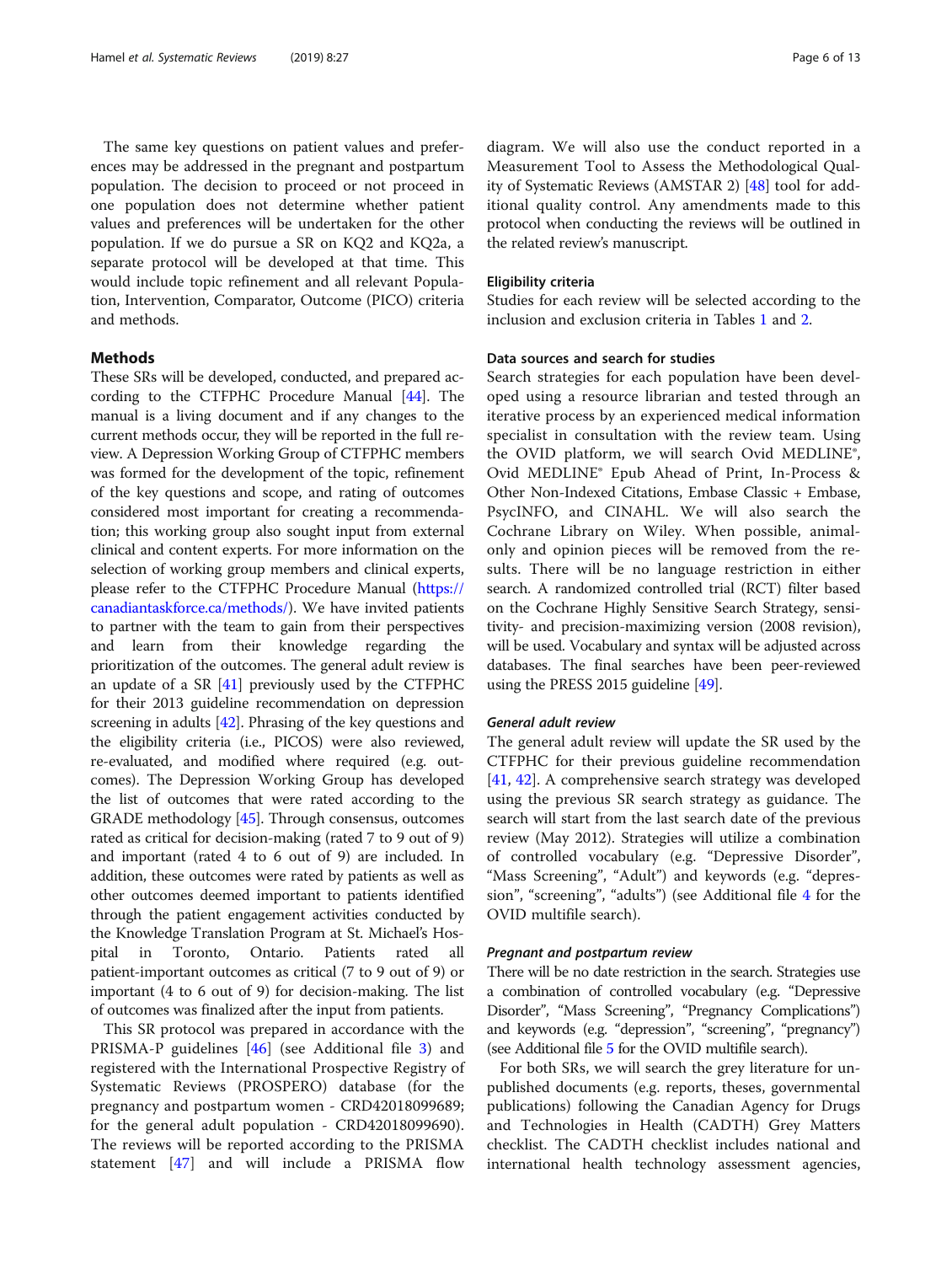<span id="page-6-0"></span>

|  |  | <b>Table 1</b> Criteria for inclusion and exclusion of studies in the general adult review |
|--|--|--------------------------------------------------------------------------------------------|
|  |  |                                                                                            |

|                 | Inclusion criteria                                                                                                                                                                                                                                                                                                                                                                                                                                                                                                                                                                                             | Exclusion criteria                                                                                                                                                                                                                                                                                                                                                                              |
|-----------------|----------------------------------------------------------------------------------------------------------------------------------------------------------------------------------------------------------------------------------------------------------------------------------------------------------------------------------------------------------------------------------------------------------------------------------------------------------------------------------------------------------------------------------------------------------------------------------------------------------------|-------------------------------------------------------------------------------------------------------------------------------------------------------------------------------------------------------------------------------------------------------------------------------------------------------------------------------------------------------------------------------------------------|
| Population      | Key question 1: patients who are 18 years and older<br>Key question 1a: patients who are 18 years and older selected for<br>screening because they have characteristics that may suggest an<br>elevated risk of depression*<br>*Characteristics as defined in primary studies (e.g. trauma early in<br>life, a family history of depression)                                                                                                                                                                                                                                                                   | - If > 20% of the study population have a recent history of<br>depression, have a current diagnosis, or are receiving treatment<br>for depression or other mental disorders (unless results are<br>provided separately from the population of interest)<br>- Seeking services due to symptoms of mental disorders<br>- Receiving assessment or care in psychiatric or mental health<br>settings |
| Intervention    | Interventions that use a single question, small sets of questions, or<br>a screening questionnaire (validated or non-validated) with a pre-<br>defined cut-off score to identify patients who may have<br>depression, but who have not reported their symptoms to<br>healthcare providers or who have otherwise not been identified<br>as possibly depressed by healthcare providers                                                                                                                                                                                                                           | Interventions that, in addition to screening, include depression<br>care referral or treatment options that are not available to<br>patients identified as depressed in the non-screening trial<br>arm are excluded.                                                                                                                                                                            |
| Comparator      | No depression screening<br>Patients in comparator trial arms may be administered depression<br>symptom questionnaires for the purpose of baseline or outcome<br>assessments as long as scores are not provided to the patients<br>or healthcare providers.                                                                                                                                                                                                                                                                                                                                                     |                                                                                                                                                                                                                                                                                                                                                                                                 |
| Outcomes        | • Symptoms of depression (continuous or dichotomous) or<br>diagnosis of MDD (using a validated diagnostic interview)<br>• Health-related quality of life<br>· Day-to-day functionality<br>• Lost time at work/school<br>· Impact on lifestyle behaviour (alcohol abuse, smoking, drugs,<br>gambling, etc.)<br>• Suicidality (suicide ideation, attempt or completion)<br>• False-positive result (positive screen in the absence of<br>depressive disorder), overdiagnosis, or overtreatment<br>· Labelling/stigma<br>• Harms of treatment                                                                     |                                                                                                                                                                                                                                                                                                                                                                                                 |
| Timing          | Published from May 2012 to the date the search is run                                                                                                                                                                                                                                                                                                                                                                                                                                                                                                                                                          |                                                                                                                                                                                                                                                                                                                                                                                                 |
| Study<br>design | Randomized controlled trials (RCTs)* including cluster-controlled<br>trials<br>*Trials of screening in which patient eligibility is determined and<br>then patients are enrolled prior to randomization (i.e., to screening<br>or to no screening). Similar depression management and<br>treatment resources are provided to patients in the screening arm<br>of the trial who were identified as depressed as well as patients in<br>either the screening or non-screening arms of the trial who were<br>identified as depressed via other methods (e.g. unaided clinician<br>diagnosis, patient report) [40] | - RCTs where patient eligibility is determined and patients are<br>enrolled after randomization<br>- Non-RCTs, controlled before-after, interrupted times series, cohort<br>studies, case-control studies, cross-sectional studies, case series,<br>case reports, and other publication types (editorials, commentaries,<br>notes, letter, opinions)                                            |
| Setting         | Primary care or other non-mental health clinic settings, including<br>specialty clinics such as rheumatology, obstetrics, and<br>gynaecology.                                                                                                                                                                                                                                                                                                                                                                                                                                                                  | Studies conducted in mental health or psychiatric settings<br>are excluded.                                                                                                                                                                                                                                                                                                                     |
| Language        | English and French                                                                                                                                                                                                                                                                                                                                                                                                                                                                                                                                                                                             |                                                                                                                                                                                                                                                                                                                                                                                                 |

clinical practice guideline organizations, clinical trials registries, Canadian health prevalence and incidence databases, statistics, search engines, and additional databases. The clinical trial registries listed within the checklist include [ClinicalTrials.gov,](http://clinicaltrials.gov) WHO International Clinical Trials Registry Platform, ISRCTN Registry, CenterWatch, and Clinical Trials Registry India. We will supplement the CADTH checklist by searching the websites of the following organizations: the College of Family Physicians, the American College of Physicians, the American Academy of Family Physicians, the Canadian Nurses Association, the American Nurses Association, the Canadian Psychiatric Association, the Centre for Addiction and Mental Health, the Anxiety and Depression Association of America, and the American Psychological Association. Additionally, for the pregnant and postpartum review, we will search the following websites: the Society of Obstetricians and Gynaecologists of Canada, the American College of Obstetricians and Gynecologists, the Royal College of Obstetricians and Gynaecologists, and the Royal Australian and New Zealand College of Obstetricians and Gynaecologists, and the Canadian Association of Midwives.

Grey literature searching will be confined to what can be accomplished within 1 week of searching by one person, for pragmatism, and will be restricted to English and French language documents.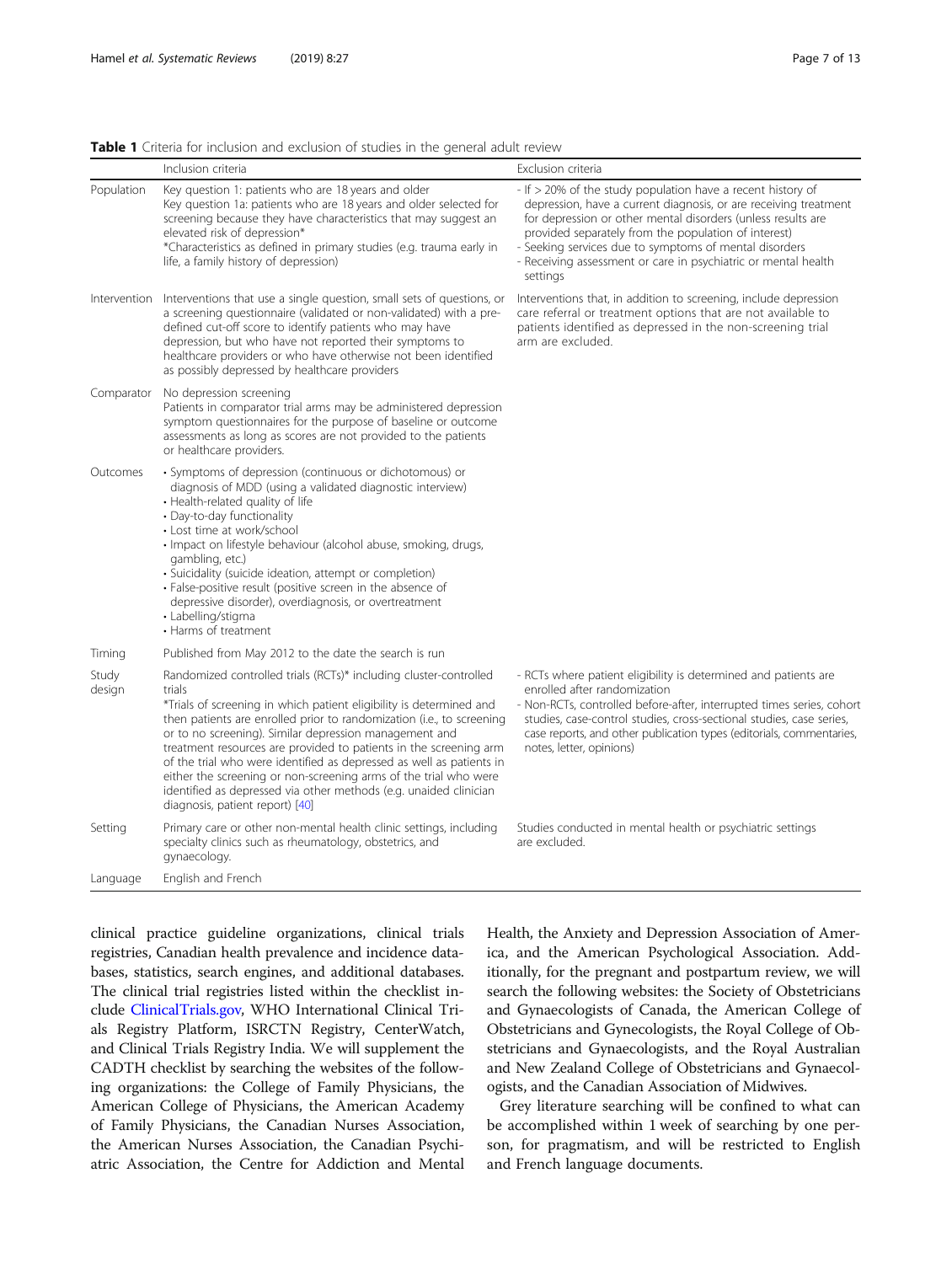<span id="page-7-0"></span>

| Table 2 Criteria for inclusion and exclusion of studies in the pregnant and postpartum review |  |  |  |
|-----------------------------------------------------------------------------------------------|--|--|--|
|                                                                                               |  |  |  |

|                 | Inclusion criteria                                                                                                                                                                                                                                                                                                                                                                                                                                                                                                                                                                                                                                                                                                                                                                                                                                                                                                                                              | Exclusion criteria                                                                                                                                                                                                                                                                                                                                                                                                                                                                |
|-----------------|-----------------------------------------------------------------------------------------------------------------------------------------------------------------------------------------------------------------------------------------------------------------------------------------------------------------------------------------------------------------------------------------------------------------------------------------------------------------------------------------------------------------------------------------------------------------------------------------------------------------------------------------------------------------------------------------------------------------------------------------------------------------------------------------------------------------------------------------------------------------------------------------------------------------------------------------------------------------|-----------------------------------------------------------------------------------------------------------------------------------------------------------------------------------------------------------------------------------------------------------------------------------------------------------------------------------------------------------------------------------------------------------------------------------------------------------------------------------|
| Population      | Key question 1: patients during pregnancy and up to 1 year<br>postpartum of any age<br>Key question 1a: patients during pregnancy and up to 1 year<br>postpartum selected for screening because they have<br>characteristics that may suggest an elevated risk of depression*<br>*characteristics as defined in primary studies (e.g. trauma early<br>in life, a family history of depression)                                                                                                                                                                                                                                                                                                                                                                                                                                                                                                                                                                  | - If > 20% of women have a recent history of depression, have a<br>current diagnosis, or are receiving treatment for depression or<br>other mental disorders (unless results are provided separately<br>from the population of interest)<br>- Women with a history of depression during pregnancy or the<br>postpartum period<br>- Women seeking services due to symptoms of mental disorders<br>- Women receiving assessment or care in psychiatric or mental<br>health settings |
|                 | Intervention Interventions that use a single question, small sets of questions,<br>or a screening questionnaire (validated or non-validated) with<br>a pre-defined cut-off score to identify patients who may have<br>depression, but who have not reported their symptoms to<br>healthcare providers or who have otherwise not been identified<br>as possibly depressed by healthcare providers.                                                                                                                                                                                                                                                                                                                                                                                                                                                                                                                                                               | Interventions that, in addition to screening, include depression<br>care referral or treatment options that are not available to<br>patients identified as depressed in the no screening trial arm                                                                                                                                                                                                                                                                                |
| Comparator      | No depression screening<br>Patients in comparator trial arms may be administered depression<br>symptom questionnaires for the purpose of baseline or outcome<br>assessments as long as scores are not provided to the patients<br>or healthcare providers.                                                                                                                                                                                                                                                                                                                                                                                                                                                                                                                                                                                                                                                                                                      |                                                                                                                                                                                                                                                                                                                                                                                                                                                                                   |
| Outcomes        | Mental health outcomes<br>· Symptoms of depression (continuous or dichotomous) or<br>diagnosis of MDD (using a validated diagnostic interview)<br>• Health-related quality of life (validated tools)<br>· Suicidality (suicide ideation, attempt, or completion)<br>· False-positive screens (positive screens in the absence of<br>depressive disorder), overdiagnosis, or overtreatment<br>· Labelling/stigma<br>• Harms of treatment<br>Parenting outcomes<br>• Relationship with partner and other supports<br>· Reported/observed capacity to parent (attachment,<br>responsiveness to infant, positive regard of infant/fetus)<br>• Mother-child interactions including mutual touching,<br>smiling, vocalizations, and impact on other children<br>Infant outcomes<br>· Infant health and development (i.e., developmental<br>delay; failure to thrive) cognitive, emotional, motor and<br>neural functioning and development<br>• Infant responsiveness |                                                                                                                                                                                                                                                                                                                                                                                                                                                                                   |
| Timing          | Published from database inception to the date the search is run                                                                                                                                                                                                                                                                                                                                                                                                                                                                                                                                                                                                                                                                                                                                                                                                                                                                                                 |                                                                                                                                                                                                                                                                                                                                                                                                                                                                                   |
| Study<br>design | Randomized controlled trials (RCTs)* including cluster-controlled<br>trials<br>*Trials of screening in which patient eligibility is determined and<br>then patients are enrolled prior to randomization (i.e., to screening<br>or to no screening). Similar depression management and treatment<br>resources are provided to patients in the screening arm of the trial<br>who were identified as depressed as well as patients in either the<br>screening or non-screening arms of the trial who were identified as<br>depressed via other methods (e.g. unaided clinician diagnosis,<br>patient report) [40]                                                                                                                                                                                                                                                                                                                                                  | RCTs where patient eligibility is determined, and patients<br>are enrolled after randomization<br>Non-RCTs, controlled before-after, interrupted times series, cohort<br>studies, case-control studies, cross-sectional studies, case series, case<br>reports, and other publication types (editorials, commentaries,<br>notes, letter, opinions)                                                                                                                                 |
| Setting         | Primary care or other non-mental health clinic settings, including<br>specialty clinics such as obstetrical, maternal-fetal medicine, and<br>paediatric clinics                                                                                                                                                                                                                                                                                                                                                                                                                                                                                                                                                                                                                                                                                                                                                                                                 | Studies conducted in mental health or psychiatric settings                                                                                                                                                                                                                                                                                                                                                                                                                        |
| Language        | English and French                                                                                                                                                                                                                                                                                                                                                                                                                                                                                                                                                                                                                                                                                                                                                                                                                                                                                                                                              |                                                                                                                                                                                                                                                                                                                                                                                                                                                                                   |

# Screening and data extraction

Search strategies will be run separately for each population. Within each population, duplicates across searches will be identified and removed using Reference Manager [[50](#page-12-0)]. The remaining unique articles will be uploaded into an online SR managing software (DistillerSR©) [[51](#page-12-0)] in two separate projects. For each population, screening will be done in two stages. The first stage is a broad screening of the titles and abstracts. For those deemed potentially relevant based on title and abstract, a more focused screening of the full texts will be evaluated against the population, intervention, and comparison of interest. Draft screening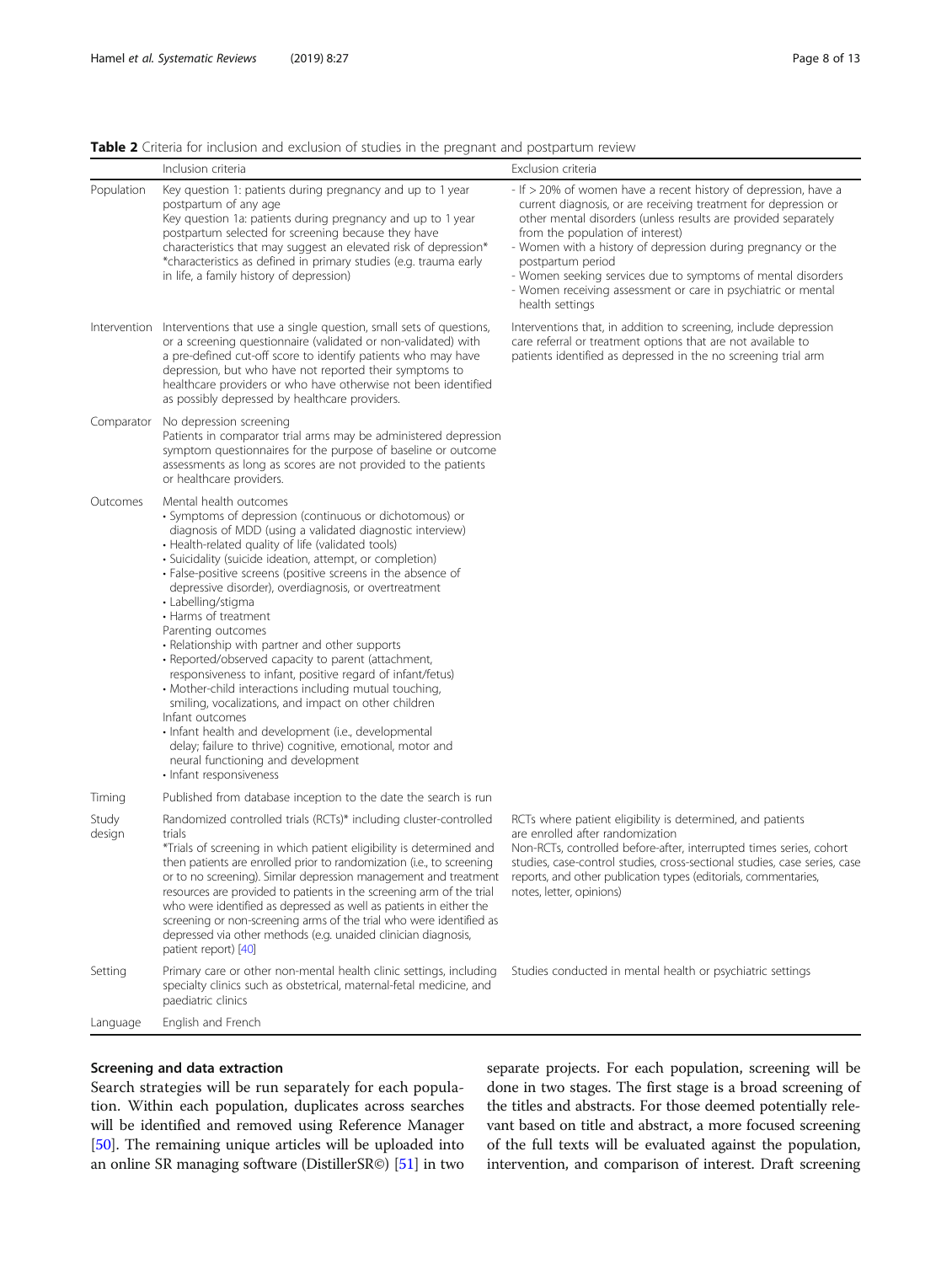forms can be found in Additional file [6](#page-10-0). Title and abstract screening will consist of two reviewers screening for relevance. We will use a liberal accelerated method in which a second reviewer will verify those records deemed not relevant by the first reviewer [[52](#page-12-0)]. As these are done concurrently and randomly, each reviewer will not necessarily know if the reference has already been considered irrelevant by the other reviewer. Conflict resolution will not be done at this stage. At the full-text reviewing stage, two reviewers will independently assess the article for relevancy based on all eligibility criteria. Conflicts will be resolved by consensus or a third team member. Reports that are co-publications or multiple reports of the same study will be identified at full-text review and labelled as such. Only English and French articles will be included at the full-text stage; all other languages will be excluded and labelled as "other language". A pilot-testing phase among reviewers will be implemented on a sample of articles prior to commencement of full screening at both title and abstract level (50 records) and full-text level (25 records). Articles not available electronically will be ordered via interlibrary loan. If the article is not received within 30 days, it will be excluded and the reason for exclusion will be labelled as "full-text not available".

For feasibility, conference abstracts have been removed from the search results in Embase and Cochrane, a feature only available in these two databases. If abstracts remain from other databases, reports in abstract form will be noted as such and excluded. A list of potentially relevant studies available only in abstract form will be made available as part of the list of excluded studies. A list of grey literature sources, including registries for on-going or completed studies, will be provided for each question. Working group members and clinical experts will be contacted and invited to submit research reports for consideration. We will consult with the working group members and clinical experts for missing studies. In the cases where a relevant secondary evidence report (e.g. evidence-based clinical practice guidelines, SRs, and meta-analyses) is found, the reference list will be reviewed. Using Robinson et al. [[53\]](#page-12-0) as guidance, a SR would need to meet the following criteria to be considered systematic; otherwise, it would be considered a narrative review: (i) at least one database was searched; (ii) it reports selection criteria; (iii) quality appraisal of included studies is reported; and (iv) it provides a list and synthesis of included studies. For full-text screening, where study eligibility is unclear, authors will be contacted by email twice, 2 weeks apart, for additional information. If no response is received, the article will be excluded and will be included in the list of excluded studies as "unclear" for the related question.

Standardized data extraction forms will be developed a priori in DistillerSR and pilot tested, independently in duplicate, on a sample of studies, with this number dependent on the number of included studies (typically 5). Draft items for data extraction are available in Additional file [7](#page-10-0). Full data abstraction will be completed by one reviewer and verified by a second reviewer. Disagreements will be resolved by consensus or third-party adjudication if consensus cannot be reached. To facilitate consistent presentation and synthesis of the results across studies, we will convert data (e.g. standard error to standard deviation or 95% confidence intervals). All formats of continuous outcome data will be extracted whether reported as post-intervention or change from baseline. As done previously [[54\]](#page-12-0), where needed, a conservative value for a correlation coefficient of 0.25 will be used to impute standard deviations for means used in change from baseline calculations. Authors will be contacted by email twice over 2 weeks, if any information is missing, or unclear. If no response is received, the outcome will not be included in the synthesis, but will be discussed in the corresponding outcome results section.

# Risk of bias assessment

We will use the Cochrane risk of bias (ROB) tool to assess the ROB of included trials [\[55](#page-12-0)]. This will be performed by one reviewer with verification completed by a second reviewer. Disagreements will be resolved by consensus or third-party adjudication. Some domains in the Cochrane ROB are outcome-specific (e.g. blinding of outcome assessors) and will be assessed at the outcome level. The overall ROB for the body of evidence will involve a judgement of the relative importance of domains, guided by known empirical evidence of bias, the likely direction of bias, and the likely magnitude of bias [\[55](#page-12-0)]. We will follow the GRADE guidance for determining the extent of the ROB for the body of evidence [\[56](#page-12-0)]. For outcome and analysis reporting bias, we will use the methods outlined in the Agency for Healthcare Research and Quality guidance to determine ROB for that domain [[57\]](#page-12-0). When assessing cluster randomized trials, we will assess for the possibility of recruitment bias in the "other bias" domain of the Cochrane ROB [[58\]](#page-12-0).

# Data synthesis and statistical analysis

Study characteristics, including country of conduct, author(s), date of publication, number of included participants in each group, location of intervention (e.g. general physicians clinic), and funding, will be summarized narratively and presented in summary tables. Where possible, relative and absolute effects with 95% confidence intervals will be calculated to facilitate presentation of outcome data according to the GRADE summary of findings and evidence profile tables adopted by the CTFPHC. For example, risk ratios and risk differences will be ideally used to report effects for binary data. GRADE guidance will be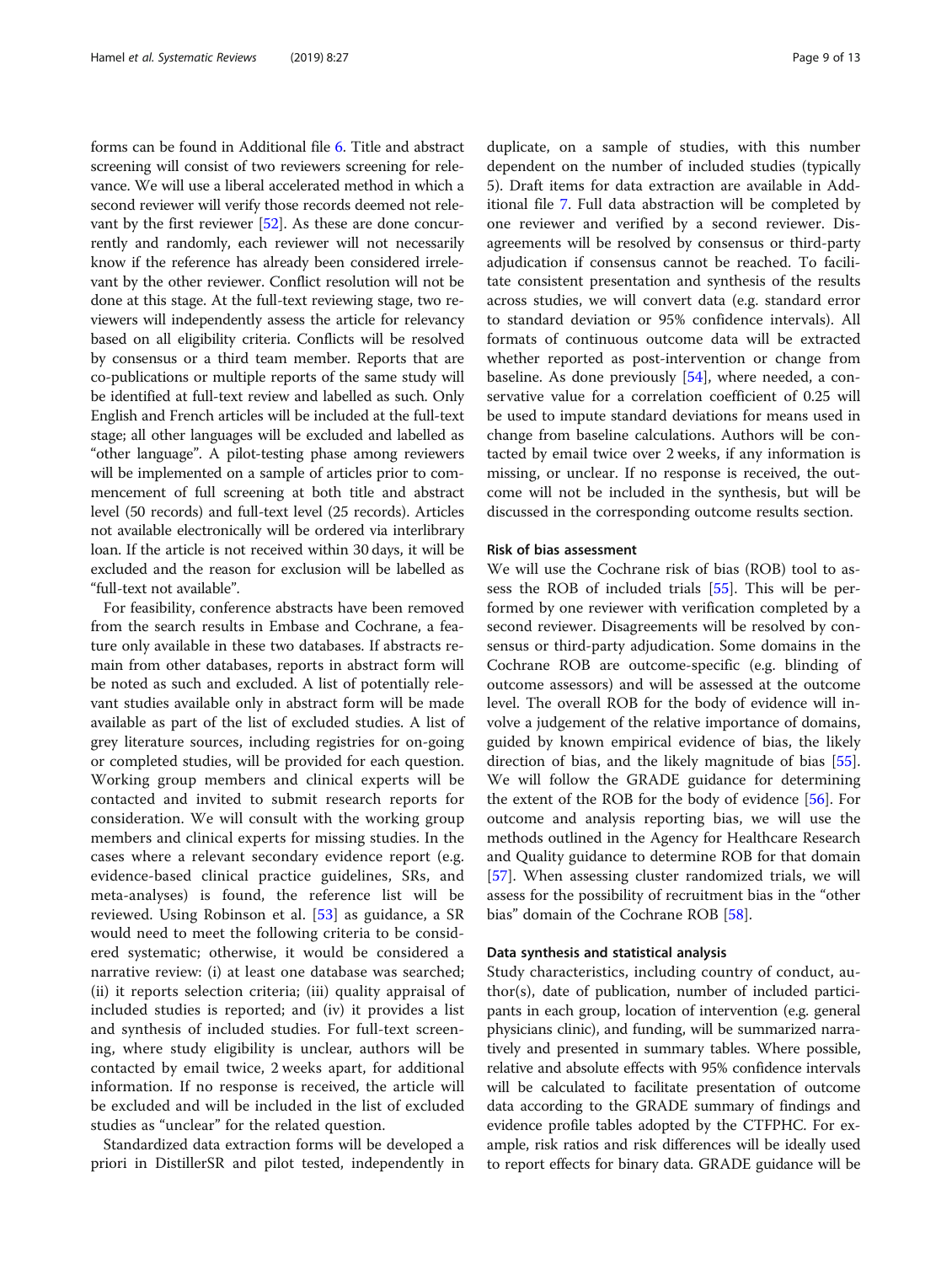used for presenting continuous data [\[59\]](#page-12-0). Where possible, the number needed to treat/harm will be calculated.

#### Meta-analysis

We will determine whether clinical and methodological heterogeneity exists among studies, prior to performing a meta-analysis. If it is determined to be appropriate, based on clinical similarity between studies and that the body of evidence is not at high risk of bias, data will be meta-analysed using random effects models for effect measures such as risk ratios and risk differences. If it is determined that meta-analysis is not appropriate, the range of effects will be presented. For time-to-event data, the hazard ratio will be pooled using the generic inverse variance method.

Unit of analysis errors can occur in studies that employ a cluster design (e.g. a clinical practice) and yet are analysed at the individual level (e.g. patients), potentially leading to artificially precise results and contributing more weight than would be appropriate in a metaanalysis [\[60](#page-12-0)]. If empirically derived intra-cluster correlation coefficients are available, we will adjust the analysis to address these errors [\[61](#page-12-0)]. For multiple events that may occur in one person (e.g. suicide attempt), we will assume each event represents a unique individual, unless data are presented as events per individual. If we were to encounter a study where there is reason for concern that many events are recorded in a small percentage of research participants, the impact of this study could be evaluated in a sensitivity analysis.

#### Sparse binary data and studies with zero events

When studies report rare events, a synthesis will be done narratively. For those outcomes (e.g. suicide completion) where at least one intervention group contains zero events, only the risk difference (RD) will be used. For calculating the RD, we will use the median baseline risk for the control group in the included studies, although we may additionally perform sensitivity analyses using differing baseline risks if thought suitable.

## Statistical heterogeneity

The Cochran's  $Q$  and  $I^2$  statistic will be used to assess the statistical heterogeneity of effect estimates among included studies. For the interpretation of  $I^2$ , a rough guide of low (0–25%), moderate (25–50%), substantial (50–75%), and considerable ( $\geq$  75%) will be used [\[62](#page-12-0), [63\]](#page-12-0). Should considerable statistical heterogeneity exist, we will present all studies in a forest plot, but will not provide the pooled estimate. When the body of evidence is statistically heterogeneous, we will conduct subgroup, sensitivity analysis, and/or meta-regression analyses, where the optimal approach for each variable will be determined once we see how data are reported in studies. We will follow previously published guidance for meta-regression [[64\]](#page-12-0). Meta-regression will be based on random effects models to allow for residual unexplained heterogeneity. In consideration of the low power of the Q statistic, when the number of studies is small and the possibility of detecting unimportant heterogeneity when the number of studies is large, a  $p$ value < 0.10 will characterize statistical significance [[64\]](#page-12-0). When the sizes of the included studies are moderate or large, there should be at least 10 studies for a continuous study-level variable. For a categorical subgroup variable, each subgroup should have a minimum of four studies. These numbers serve as the lower bounds for considering meta-regression [[64](#page-12-0)]. When included studies are mostly small in size, univariate meta-regression will be used when an insufficient number of studies are available to conduct multivariable analyses. We will not pool outcomes if there is an  $I^2$  of  $> 75\%$ . We will use the p value from the chi-square test as support to interpret the strength of evidence for heterogeneity.

#### Subgroup analysis

The following subgroup analyses are planned in Table [3.](#page-10-0)

# Sensitivity analyses

Sensitivity analyses may be undertaken to restrict analyses to those studies assessed as being of low ROB, based on the overall judgement, and may also be performed to address any decisions made regarding handling of data or to explore statistical heterogeneity. A sensitivity analysis may also be performed on the timing of publication, based on cut-offs as determined by literature and any other design-specific issues we may come across.

#### Small study effects

If there is a minimum of 10 studies in any meta-analysis, we will assess for small study effects using a combination of graphical aids (e.g. funnel plot) and/or statistical tests (e.g. Egger regression test, Hedges-Olkin) [\[63](#page-12-0)]. Funnel plot asymmetry can be used to identify potential bias, as well as signal exaggeration of treatment effects in small studies [\[65](#page-12-0)].

# **Software**

The Cochrane Review Manager software version 5.3 will be used to calculate effect estimates and conduct metaanalyses [[66\]](#page-12-0). For all analyses not possible in RevMan v5.3, we will use Comprehensive Meta-Analysis v3.

## Grading the quality of evidence and interpretation

We will assess the quality of evidence for individual comparisons and outcomes using the GRADE approach.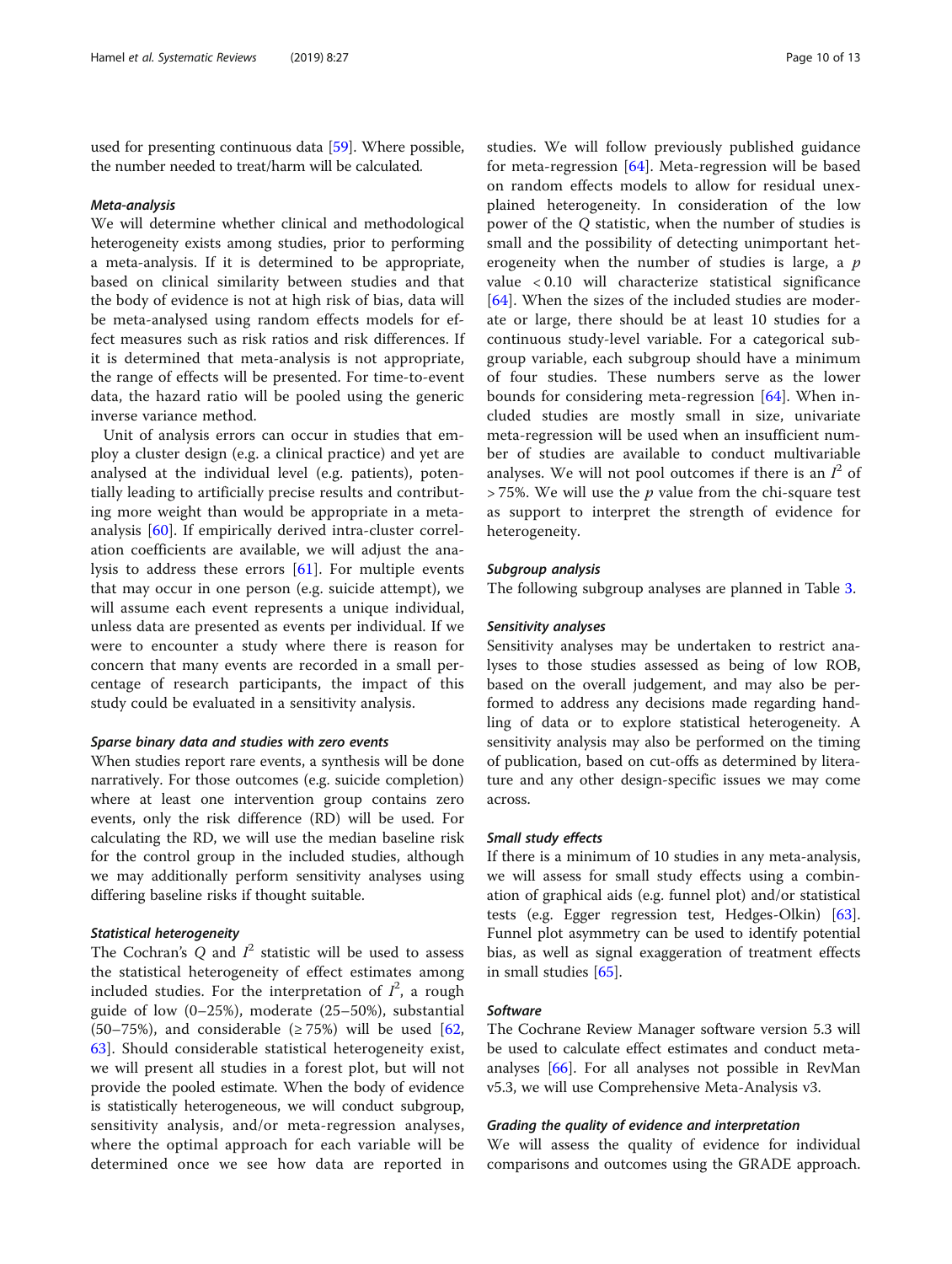# <span id="page-10-0"></span>Table 3 Planned subgroup analysis

| Key questions | Both populations                                                                                                                                                                                                                                                                                                   | General adult | Pregnancy and postpartum                                                                                                |
|---------------|--------------------------------------------------------------------------------------------------------------------------------------------------------------------------------------------------------------------------------------------------------------------------------------------------------------------|---------------|-------------------------------------------------------------------------------------------------------------------------|
| $1$ and $1a$  | • Socioeconomic status (e.g. income, level of education,<br>as assessed by study authors)<br>• Race/ethnicity (will be determined post hoc, depending<br>on populations encountered in studies)<br>• Geographical location (e.g. rural vs urban settings,<br>country/region)<br>• Validated vs non-validated tools | Gender/sex    | • Timing period and frequency of screening<br>(e.g. prenatal, immediate postpartum)                                     |
| 1 only        | Age groups (e.g. $<$ 25 years of age)<br>• Immigrant status                                                                                                                                                                                                                                                        |               | • Support status (e.g. single mother with no family<br>support vs other)<br>· Partum status (e.g. first child vs later) |
| 1a only       | • Risk factors for depression (to be determined post hoc,<br>depending on the combination of risk factors as<br>reported in studies).                                                                                                                                                                              |               |                                                                                                                         |

GRADE tables will be prepared for each of the critical and important outcomes using the GRADE framework to assess each domain (i.e., risk of bias, imprecision, inconsistency, indirectness, and publication bias) [[44](#page-12-0), [45](#page-12-0)]. This will be performed by one reviewer. Verification will be completed by a second reviewer. Disagreements will be resolved by consensus or third-party adjudication.

# **Discussion**

We will publish the results of these reviews in the 'Canadian Task Force on Preventive Health Care Evidence Reviews' series. The findings from both reviews will build the foundation for future research and highlight the implications for primary care practice, and the results will be used by the CTFPHC to help develop their guideline recommendations on depression screening in Canada.

# Additional files

[Additional file 1:](https://doi.org/10.1186/s13643-018-0930-3) DSM-5 and ICD-10 definition of major depressive episode. (DOCX 14 kb)

[Additional file 2:](https://doi.org/10.1186/s13643-018-0930-3) Current recommendations from guideline organizations. (DOCX 33 kb)

[Additional file 3:](https://doi.org/10.1186/s13643-018-0930-3) PRISMA-P 2015 checklist. (DOCX 18 kb)

[Additional file 4:](https://doi.org/10.1186/s13643-018-0930-3) Search strategy for general adult population. (DOCX 18 kb)

[Additional file 5:](https://doi.org/10.1186/s13643-018-0930-3) Search strategy for pregnant and postpartum women. (DOCX 18 kb)

[Additional file 6:](https://doi.org/10.1186/s13643-018-0930-3) Draft screening forms. (DOCX 14 kb)

[Additional file 7:](https://doi.org/10.1186/s13643-018-0930-3) Draft items for data extraction. (DOCX 14 kb)

[Additional file 8:](https://doi.org/10.1186/s13643-018-0930-3) Stakeholder review and feedback. (DOCX 38 kb)

# Abbreviations

AMSTAR 2: Assess the Methodological Quality of Systematic Reviews; CADTH: Canadian Agency for Drugs and Technologies in Health; CANMAT: Canadian Network for Mood and Anxiety Treatments; CI: Confidence interval; CINAHL: Cumulative Index to Nursing and Allied Health Literature; CTFPHC: Canadian Task Force on Preventive Health Care; CVD: Cardiovascular disease; DSM-5: Diagnostic and Statistical Manual of Mental Disorders, Fifth Edition; EPDS: Edinburgh Perinatal/Postpartum Depression Scale; ERSC: Evidence Review and Synthesis Centre; GRADE: Grading of Recommendations Assessment, Development and Evaluation; ICD-10: International Classification of Diseases, 10th Revision; ISRCTN: International Standard Randomised Controlled

Trial Number; MDD: Major depressive disorder; MDE: Major depressive episode; PHAC: Public Health Agency of Canada; PICO: Population, Intervention, Comparator, Outcome; PRESS: Peer Review of Electronic Search Strategies; PRISMA: Preferred Reporting Items for Systematic Reviews and Meta-Analyses; PRISMA-P: Preferred Reporting Items for Systematic Reviews and Meta-Analyses Protocols; PROSPERO: International Prospective Registry of Systematic Reviews; RCT: Randomized controlled trial; RD: Risk difference; ROB: Risk of bias; SR: Systematic review; UKNSC: United Kingdom National Screening Committee; USPSTF: US Preventive Services Task Force

#### Acknowledgements

Other members of the Canadian Task Force on Preventive Health Care: Roland Grad, Stéphane Groulx, Michael Kidd, Scott Klarenbach, Eddy Lang, Nav Persaud, Donna L. Reynolds, Guylène Thériault, Brenda J. Wilson. Detailed descriptions at [https://canadiantaskforce.ca.](https://canadiantaskforce.ca)

#### Funding

Funding for this protocol and systematic reviews is provided by the Public Health Agency of Canada. This funding will support the collection of the data, data management, analyses, and writing of the protocol and the upcoming systematic review evidence report and manuscript. The funder will have opportunity to comment on the draft protocol, but final decisions will be made by the review team. In addition, the funder will not be involved in study selection, data extraction, or analysis.

#### Availability of data and materials

Not applicable.

#### Authors' contributions

CH and AB drafted the protocol. BS developed the search strategy and provided text for the protocol. AS, JL, DM, BJS, BH, IC, SN, BP, and JR critically reviewed the protocol and provided methodological expertise. SG, PV, KR, BLH, SP, and SV reviewed the protocol and provided clinical expertise for the review. JR provided a patient perspective for the protocol. Members of the Depression Working Group for the Canadian Task Force on Preventive Health Care (EL, HC, JL, AM, JR, BT, KM, SS) provided feedback on the protocol. CH is the guarantor of the review. All authors read and approved the final manuscript.

#### Ethics approval and consent to participate

Not applicable.

#### Consent for publication

Written informed consent to publish was obtained from the stakeholders who provided feedback on the protocol. A copy of the written consent is available for review by the Editors-in-Chief of this journal. The stakeholder feedback has been anonymized and included as Additional file 8.

#### Competing interests

DM is co-editor-in-chief, Systematic Reviews. BH has received consultancy fees from Cornerstone Research Group for methodologic advice related to systematic reviews and meta-analysis and is a member of the Editorial team for Systematic Reviews. SG has received personal fees from UpToDate, personal fees from Eli Lilly, personal fees from Psychotherapy to go, personal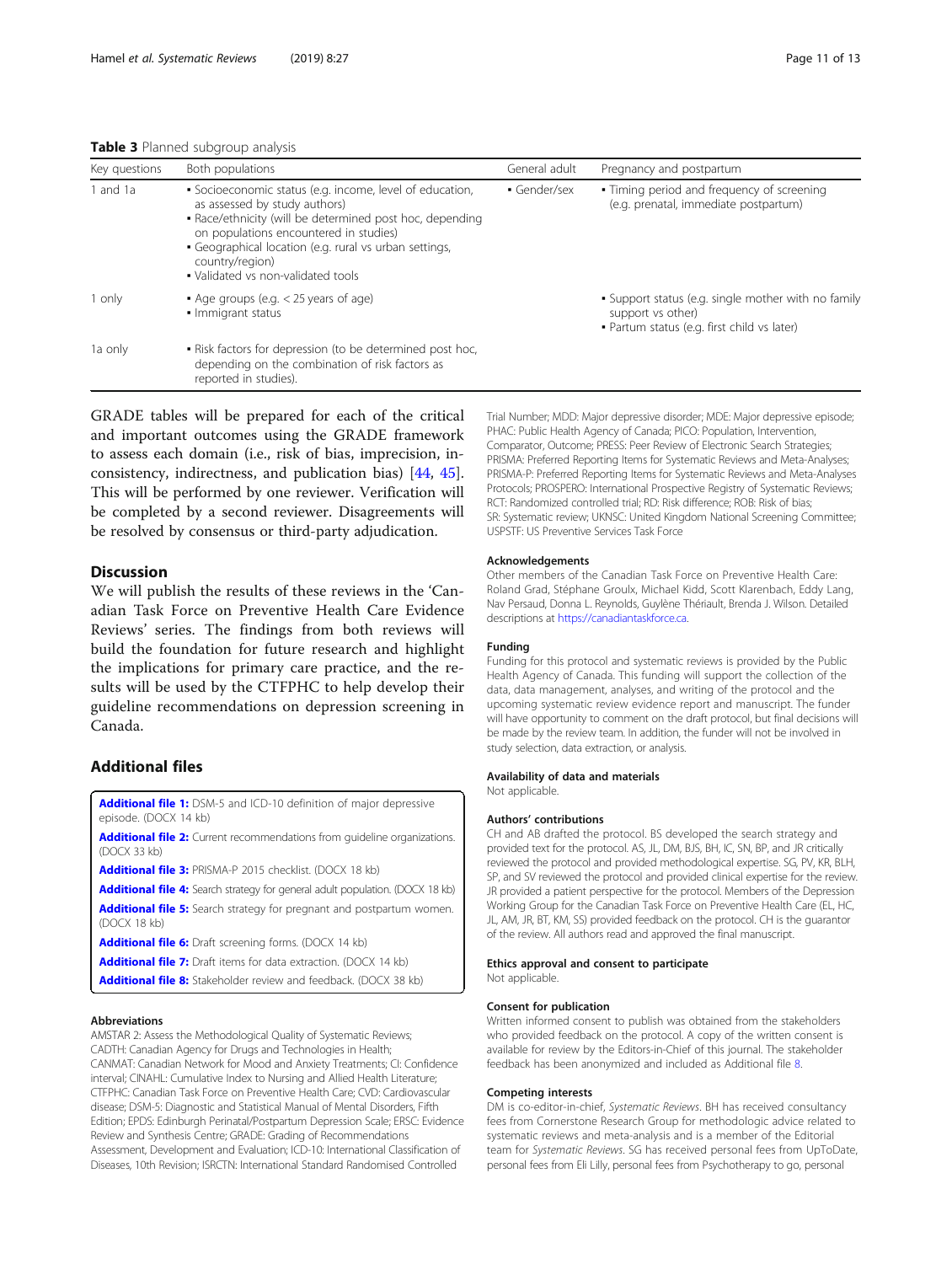<span id="page-11-0"></span>fees from Compendium of pharmaceuticals over the last year, outside the submitted work. SP was a co-investigator on a grant supported jointly by the University of Calgary Hotchkiss Brain Institute and Pfizer. BT has received funding from the Canadian Institutes of Health Research to conduct systematic reviews and meta-analyses on the effectiveness of depression screening and the accuracy of depression screening tools. The remaining authors declare that they have no competing interests.

# Publisher's Note

Springer Nature remains neutral with regard to jurisdictional claims in published maps and institutional affiliations.

#### Author details

<sup>1</sup> Knowledge Synthesis Group, Clinical Epidemiology Program, Ottawa Hospital Research Institute, Ottawa, Ontario, Canada. <sup>2</sup>University of Calgary Cumming School of Medicine, Calgary, Alberta, Canada. <sup>3</sup>Alberta Health Services, Calgary, Alberta, Canada. <sup>4</sup>Public Health Agency of Canada, Ottawa, Ontario, Canada. <sup>5</sup>Department of Occupational Science and Occupational Therapy, University of Toronto, Toronto, Canada. <sup>6</sup>Department of Pediatrics, Dalhousie University, Halifax, Nova Scotia, Canada. <sup>7</sup> Department of Health Research Methods, Evidence and Impact, McMaster University, Hamilton, Canada. <sup>8</sup>Department of Family Medicine, McMaster University, David Braley Health Sciences Centre, Hamilton, Canada. <sup>9</sup> Lady Davis Institute of the Jewish General Hospital, Montreal, Quebec, Canada. <sup>10</sup>Department of Psychiatry, McGill University, Montreal, Quebec, Canada. 11School of Epidemiology and Public Health, Faculty of Medicine, University of Ottawa, Ottawa, Ontario, Canada. <sup>12</sup>Department of Psychiatry, University of Toronto, Toronto, Canada.<br><sup>13</sup>Sunnybrook Health Sciences Centre, Toronto, Canada. <sup>14</sup>Women's College Research Institute, Women's College Hospital, Toronto, Ontario, Canada.<br><sup>15</sup>Ottawa Hospital Research Institute, Ottawa, Ontario, Canada. <sup>16</sup>School of Psychology, University of Ottawa, Ottawa, Ontario, Canada. <sup>17</sup>Department of Psychology, The Ottawa Hospital, Ottawa, Ontario, Canada. <sup>18</sup>Patient representative, Ottawa, Ontario, Canada. <sup>19</sup>Department of Family and Community Medicine, St. Michael's Hospital, University of Toronto, Toronto, Ontario, Canada. 20Department of Psychiatry, Dalhousie University, Halifax, Nova Scotia, Canada. 21Department of Community Health Services and Department of Psychiatry, University of Calgary, Calgary, Alberta, Canada. <sup>22</sup>Centre for Journalology, Clinical Epidemiology Program, Ottawa Hospital Research Institute, Ottawa, Ontario, Canada.

## Received: 19 June 2018 Accepted: 25 December 2018 Published online: 19 January 2019

#### References

- 1. Public Health Agency of Canada (PHAC), "ARCHIVED: chapter 2: a report on mental illnesses in Canada – mood disorders," 2002. [Online]. Available: https://www.canada.ca/en/public-health/services/reports-publications/ report-on-mental-illnesses-canada/mood-disorders.html. [Accessed: 08- Feb-2018].
- 2. Lam RW, et al. Canadian Network for Mood and Anxiety Treatments (CANMAT) 2016 clinical guidelines for the management of adults with major depressive disorder. Can J Psychiatr. 2016;61(9):510–23.
- 3. American Psychiatric Assoication. Diagnostic and statistical manual of mental disorders. 5th ed. Washington, DC: American Psychiatric Publishing; 2013.
- 4. World Health Organization. The ICD-10 classification of mental and behavioural disorders. Geneva: Diagnostic criteria for research; 1992.
- 5. Stewart DE, Vigod S. Postpartum depression. N. Engl. J. Med. 2016;375(22): 2177–86.
- 6. "WHO | Depression," WHO. [Online]. Available: [http://www.who.int/mental\\_](http://www.who.int/mental_health/management/depression/en) [health/management/depression/en](http://www.who.int/mental_health/management/depression/en). Accessed 8 Feb 2018.
- 7. Ferrari AJ, et al. Global variation in the prevalence and incidence of major depressive disorder: a systematic review of the epidemiological literature. Psychol Med. 2013;43(3):471–81.
- 8. Hirschfeld RM, Weissman M. "Risk factor for major depression and bipolar disorder," in neuropsychopharmacology: the fifth generation of progress. p. 1017–25.
- Thombs BD, Kwakkenbos L, Levis AW, Benedetti A. Addressing overestimation of the prevalence of depression based on self-report screening questionnaires. CMAJ. 2018;190(2):E44–9.
- 10. Patten SB, Williams JVA, Lavorato DH, Wang JL, McDonald K, Bulloch AGM. Descriptive epidemiology of major depressive disorder in Canada in 2012. Can J Psychiatr. 2015;60(1):23–30.
- 11. L. Findlay, "Health reports: depression and suicidal ideation among Canadians aged 15 to 24," 2017. [Online]. Available: http://www.statcan.gc. ca/pub/82-003-x/2017001/article/14697-eng.htm. [Accessed: 08-Mar-2018].
- 12. "Depression and other common mental disorders: global health estimates., World Health Organization, Geneva: World Health Organization. License: CC BY-NC-SA 3.0 IGO, 2017.
- 13. Freeman A, et al. The role of socio-economic status in depression: results from the COURAGE (aging survey in Europe). BMC Public Health. 2016; 16:1098.
- 14. Wang JL, Schmitz N, Dewa CS. Socioeconomic status and the risk of major depression: the Canadian National Population Health Survey. J Epidemiol Community Health. 2010;64(5):447–52.
- 15. Patten SB, Williams JVA, Lavorato DH, Wang JL, Bulloch AGM, Sajobi T. The association between major depression prevalence and sex becomes weaker with age. Soc Psychiatry Psychiatr Epidemiol. 2016;51(2):203–10.
- 16. Cohen BE, Edmondson D, Kronish IM. State of the art review: depression, stress, anxiety, and cardiovascular disease. Am J Hypertens. 2015;28(11): 1295–302.
- 17. DeJean D, Giacomini M, Vanstone M, Brundisini F. Patient experiences of depression and anxiety with chronic disease: a systematic review and qualitative meta-synthesis. Ont Health Technol Assess Ser. 2013;13(16):1–33.
- 18. Evans DL, et al. Mood disorders in the medically ill: scientific review and recommendations. Biol Psychiatry. 2005;58(3):175–89.
- 19. Lim K-L, Ohinmaa A, Schopflocher D, Dewa C. A new population-based measure of the economic burden of mental illness in Canada. Chronic Dis Can. 2008;28(3):92–8.
- 20. Chiu M, Lebenbaum M, Cheng J, de Oliveira C, Kurdyak P. The direct healthcare costs associated with psychological distress and major depression: a population-based cohort study in Ontario, Canada. PLoS One. 2017;12(9):e0184268.
- 21. Puyat JH, Kazanjian A, Goldner EM, Wong H. How often do individuals with major depression receive minimally adequate treatment? A populationbased, data linkage study. Can J Psychiatry. 2016;61(7):394–404.
- 22. Thornicroft G, et al. Undertreatment of people with major depressive disorder in 21 countries. Br J Psychiatry. 2017;210(2):119–24.
- 23. Thombs BD, et al. Consistency and sources of divergence in recommendations on screening with questionnaires for presently experienced health problems or symptoms: a comparison of recommendations from the Canadian Task Force on Preventive Health Care, UK National Screening Committee, and US Preventive Services Task Force. BMC Med. 2017; 15(1):150.
- 24. Gavin NI, Gaynes BN, Lohr KN, Meltzer-Brody S, Gartlehner G, Swinson T. Perinatal depression: a systematic review of prevalence and incidence. Obstet Gynecol. 2005;106(5 Pt 1):1071–83.
- 25. Vesga-López O, Blanco C, Keyes K, Olfson M, Grant BF, Hasin DS. Psychiatric disorders in pregnant and postpartum women in the United States. Arch Gen Psychiatry. 2008;65(7):805–15.
- 26. Lancaster CA, Gold KJ, Flynn HA, Yoo H, Marcus SM, Davis MM. Risk factors for depressive symptoms during pregnancy: a systematic review. Am J Obstet Gynecol. 2010;202(1):5–14.
- 27. Howard LM, Molyneaux E, Dennis C-L, Rochat T, Stein A, Milgrom J. Nonpsychotic mental disorders in the perinatal period. Lancet. 2014;384(9956): 1775–88.
- 28. Wisner KL, et al. Onset timing, thoughts of self-harm, and diagnoses in postpartum women with screen-positive depression findings. JAMA Psychiatry. 2013;70(5):490.
- 29. Stuart-Parrigon K, Stuart S. Perinatal depression: an update and overview. Curr Psychiatry Rep. 2014;16(9):468.
- 30. Stewart DE. Clinical practice. Depression during pregnancy. N Engl J Med. 2011;365(17):1605–11.
- 31. Dubber S, Reck C, Müller M, Gawlik S. Postpartum bonding: the role of perinatal depression, anxiety and maternal–fetal bonding during pregnancy. Arch Womens Ment Health. 2015;18(2):187–95.
- 32. Grigoriadis S, et al. The impact of maternal depression during pregnancy on perinatal outcomes: a systematic review and meta-analysis. J Clin Psychiatry. 2013;74(4):e321–41.
- 33. Barrett J, Fleming AS. Annual research review: all mothers are not created equal: neural and psychobiological perspectives on mothering and the